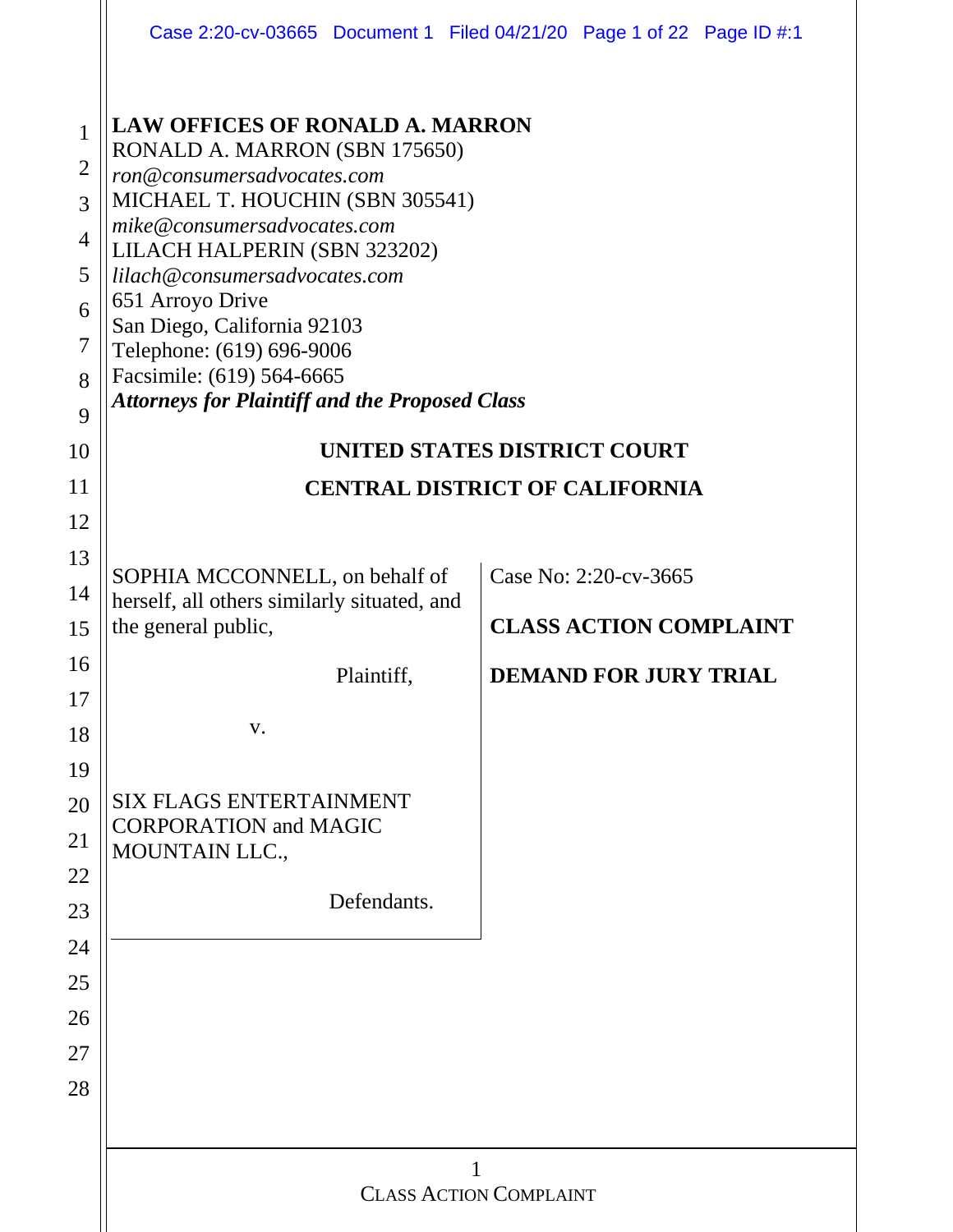Plaintiff Sophia McConnell ("Plaintiff"), on behalf of herself, all others similarly situated, and the general public, by and through her undersigned counsel, hereby sues Defendants SIX FLAGS ENTERTAINMENT CORPORATION ("SIX FLAGS") and MAGIC MOUNTAIN, LLC ("MAGIC MOUNTAIN") (collectively, "Defendants") and, upon information and belief and investigation of counsel, alleges as follows:

### **I. INTRODUCTION**

1. Defendants own and operate Six Flags branded amusement parks and waterparks, and Hurricane Harbor waterparks located in California and throughout the United States.

2. Defendants offer Monthly Memberships, Season Passes, and Single-Day Tickets for visitors to enter the parks.

3. Defendants offer several tiers of Monthly Memberships, including a Diamond Elite Membership, Diamond Membership, Platinum Membership, and Gold Plus Membership.

4. Monthly Memberships may only be cancelled after an initial twelve (12) months.

5. Customers who purchase Monthly Memberships receive unlimited visits to Six Flags branded amusement parks and water parks, and Hurricane Harbor waterparks throughout California and the United States.

6. Defendants offer several tiers of Seasons Passes, including a Regular Season Pass, Gold Season Pass, and Two-Park Season Pass.

7. Customers who purchase Regular or Gold Seasons Passes receive unlimited visits to all Six Flags branded theme parks.

8. Customers who purchase Two-Park Season Passes receive unlimited visits to all Six Flags branded theme parks and select waterparks, including Six Flags Hurricane Harbor, a waterpark in Los Angeles, California.

9. Members are charged monthly membership fees for Seasons Passes and

1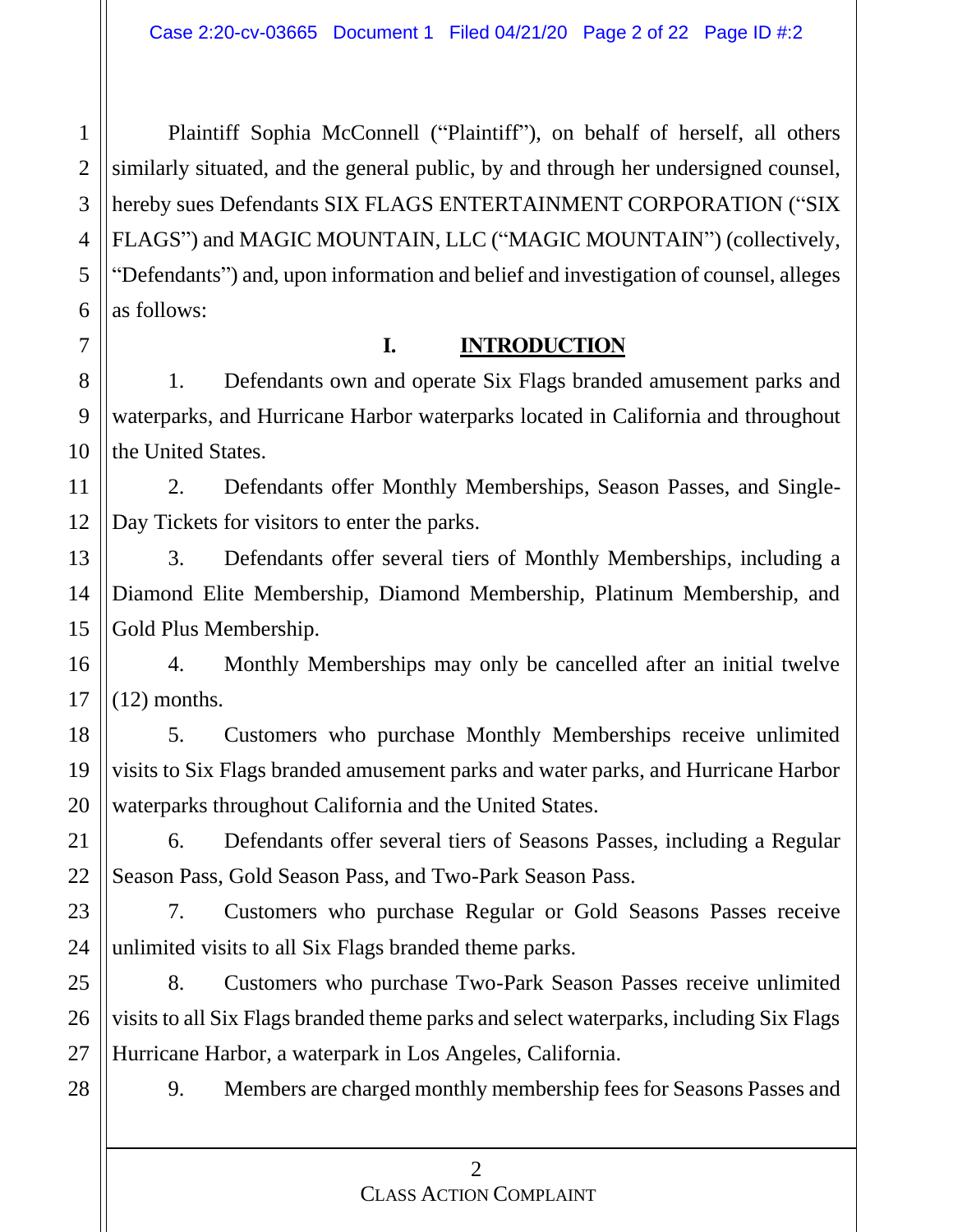Monthly Memberships.<sup>1</sup>

10. Customers sign up for Memberships with a credit card, debit card, or Paypal account, which Defendants automatically charge every month.

11. On March 13, 2020, Defendants announced that all Six Flags theme parks and Hurricane Harbor waterparks would be closed through March 2020 due to public health concerns in the wake of the coronavirus pandemic.

12. On March 30, 2020, Defendants extended the closure of all Six Flags theme parks and Hurricane Harbor waterparks through mid-May 2020 due to public health concerns in the wake of the coronavirus pandemic.

13. Defendants continued charging Monthly Membership and Season Pass holders monthly membership fees, even though members were and are unable to access any of the Six Flags theme parks or Hurricane Harbor waterparks.

14. Plaintiff brings this action challenging Defendants' practice of charging members monthly membership fees for access to theme parks and waterparks that are closed.

15. Plaintiff brings this action on behalf of herself and all other similarly situated consumers in the United States, alleging violations of the California Consumer Legal Remedies Act, Cal. Civ. Code §§ 1750 *et seq*. ("CLRA"), Unfair Competition Law, Cal. Bus. & Prof. Code §§ 17200 *et seq*. ("UCL"), and False Advertising Law, §§ 17500 *et seq*. ("FAL"). Plaintiff brings further causes of action for breach of express and implied warranties, negligent misrepresentation, unjust enrichment, conversion, and breach of contract.

16. Plaintiff seeks an order compelling Defendants to (a) provide refunds to members, (b) restore the amounts by which they have been unjustly enriched, and (c) pay restitution damages and punitive damages, as allowed by law.

28

<sup>1</sup> Customers may elect to pay for Seasons Passes in full.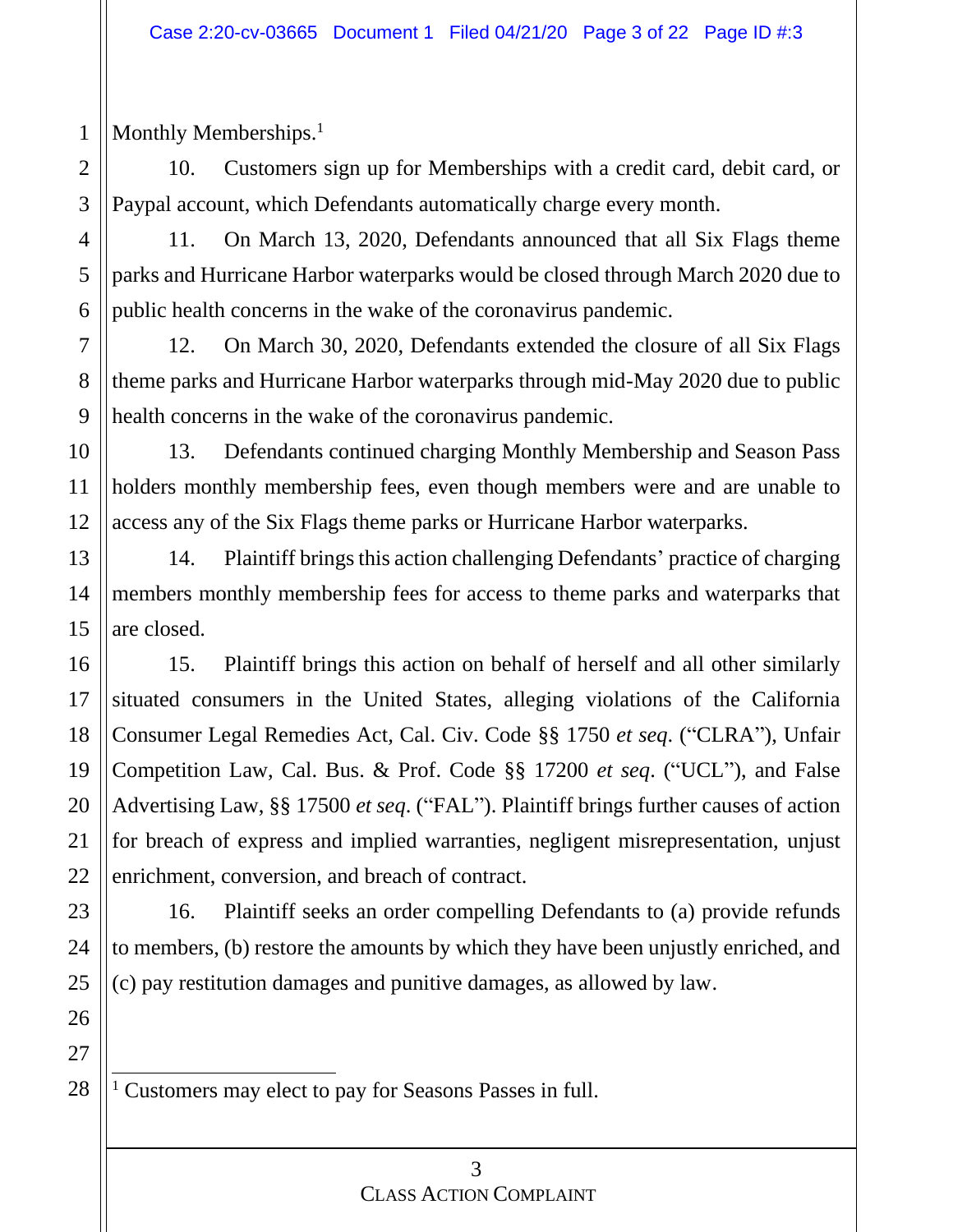# 1 2 3 4 5 6 7 8 9 10 11 12 13 14 15 16 17 18 19 20 21 22 23 24 25 26 27

28

#### **II. JURISDICTION AND VENUE**

17. This Court has original jurisdiction under 28 U.S.C. §1332(d)(2) (The Class Action Fairness Act) because the matter in controversy exceeds the sum or value of \$5,000,000 exclusive of interest and costs and because more than two-thirds of the members of the Class reside in states other than the states of which Defendants are citizens.

18. The court has general and personal jurisdiction over Defendant Magic Mountain, LLC, because it is a California limited liability company with its principal place of business in California. Defendant Magic Mountain has purposely availed itself of the benefits and privileges of conducting business activities within California, and consented to personal jurisdiction by registering to do business in California.

19. The Court has personal jurisdiction over Defendant Six Flags Entertainment Corporation because it conducts substantial business within California such that Defendant has significant and continuous contacts with the State of California, and a substantial part of the events giving rise to the claims herein occurred in California.

20. Venue is proper in this Court pursuant to 28 U.S.C. §1391 because a substantial part of the events giving rise to the claims occurred in this District. Defendants conduct substantial business and/or committed violations of law in the Los Angeles County. Plaintiff resides in this District and signed up for a Monthly Membership in this District.

#### **III. PARTIES**

21. Defendant Six Flags Entertainment Corporation is a Delaware corporation with its principal place of business at 924 Avenue J East, Grand Prairie, Texas, 75050. Defendant Six Flags Entertainment Corporation is a regional theme park company that operates the Six Flags amusement parks and Hurricane Harbor waterparks in North America.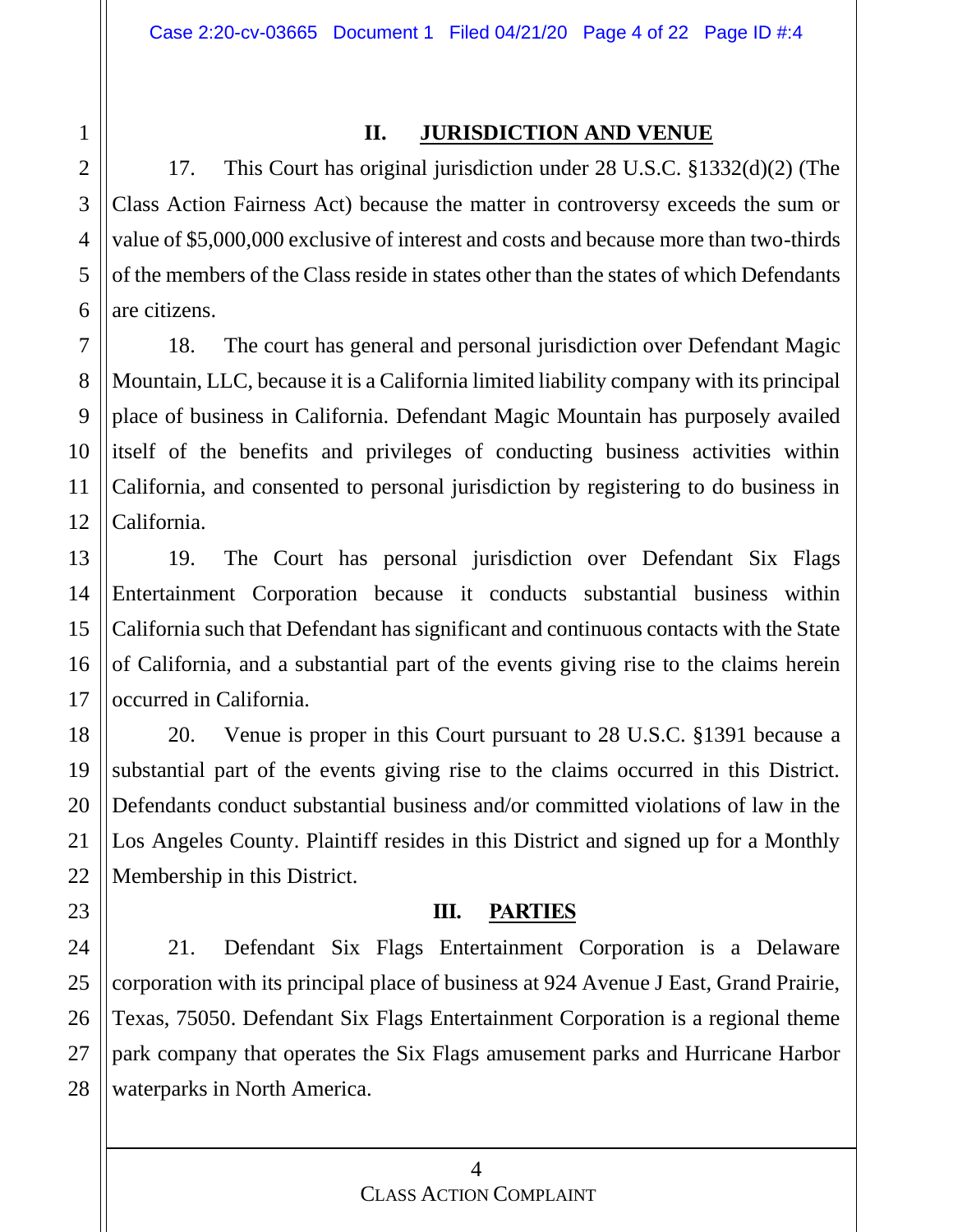22. Defendant Magic Mountain, LLC, is a California limited liability company with its principal place of business in 26101 Magic Mountain Parkway, Valencia, California, 91355. Defendant Magic Mountain is registered to do business in California as entity number 100631810093. Defendant Magic Mountain owns and operates the Six Flags Magic Mountain amusement park in Los Angeles, California.

23. Plaintiff Sophia McConnell ("Plaintiff") is a resident of Contra Costa County, California and purchased a Monthly Membership during the Class Period defined herein. Plaintiff McConnell is a current Monthly Membership holder and is charged approximately \$58.00 each month for her Membership. Plaintiff has been a Member since approximately April of 2019. Plaintiff McConnell purchased the Membership for the purpose of visiting Defendants' theme parks, including the Six Flags Magic Mountain theme park located in Los Angeles County, California. On March 13, 2020, Defendants closed all Six Flags branded parks and Hurricane Harbor waterparks, including the Six Flags Magic Mountain theme park. However, on approximately April 5, 2020, Defendants charged Plaintiff's credit card in the full amount of her monthly membership fee, even though Defendant has barred Plaintiff from visiting any of the Six Flags amusement parks. Plaintiff would not have paid for the Membership, or would not have paid for it on the same terms, had she known that she would not have access to the theme parks and waterparks during this time.

## **IV. NATURE OF THE ACTION**

24. On March 13, 2020, Six Flags Magic Mountain announced that it was temporarily suspending business operations until the end of March 2020, and would re-evaluate the COVID-19 situation at that time.<sup>2</sup>

25. On March 30, 2020, Six Flags Entertainment Corporation announced

<sup>2</sup> [https://www.ktnv.com/news/national/coronavirus/six-flags-magic-mountain](https://www.ktnv.com/news/national/coronavirus/six-flags-magic-mountain-announces-temporary-closure)[announces-temporary-closure](https://www.ktnv.com/news/national/coronavirus/six-flags-magic-mountain-announces-temporary-closure)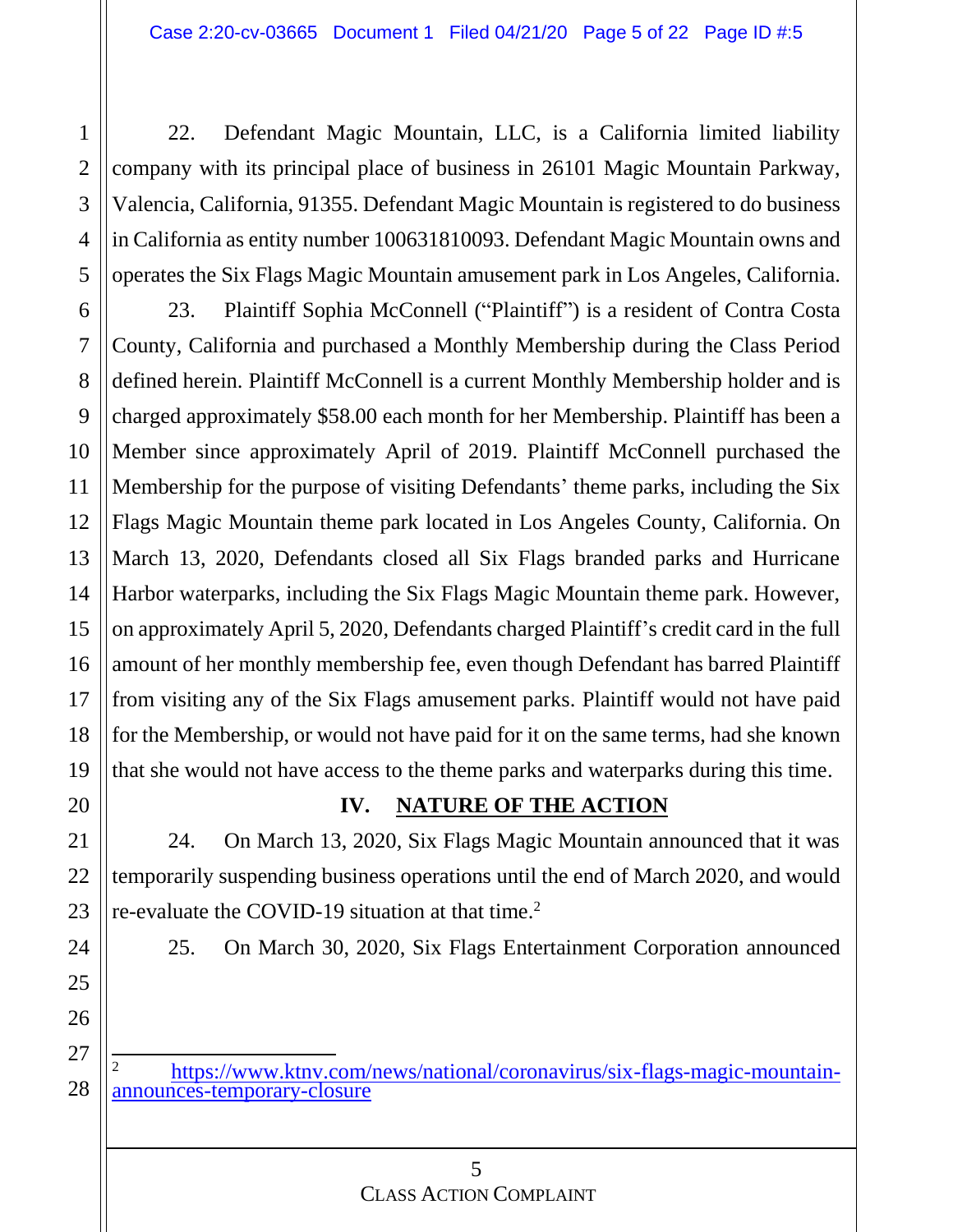that all of the company's parks would remain closed until at least mid-May of 2020.<sup>3</sup>

# **A. Defendants' Sale and Marketing of Monthly Memberships and Seasons Passes**

26. Plaintiff and the proposed Class members are all purchasers of Defendants' Monthly Memberships or Season Passes ("Memberships" or "Membership Passes").

27. Defendants have distributed, marketed, and sold the Membership Passes on a Nationwide basis, including California, for at least the past several years.

28. Defendants market and advertise the Memberships as ways to save money through "unlimited visits" to Six Flags branded theme parks and waterparks.

29. The Memberships are also advertised as containing additional benefits, such as free parking, free line-skipping, or deals on dining – all of which must be utilized at the parks.

30. Membership holders cannot take advantage of "unlimited visits" or additional benefits without access to the parks.

31. In short, the Memberships are rendered worthless if members cannot access the parks.

### **B. Plaintiff's Purchase, Reliance, and Injury**

41. During the class period, Plaintiff Sophia McConnell signed up for a \$58.00 Monthly Membership in reliance on Defendants' claims that she would receive "unlimited visits" to Six Flags branded theme parks.

42. In order to sign up for a Membership, Plaintiff was required to provide her credit card information to Defendants, and pay a monthly membership fee.

43. Prior to and upon purchasing a Membership, Plaintiff relied upon Defendants' advertising that Plaintiff would receive "unlimited visits" to the Six Flags branded amusement parks.

<sup>3</sup> [https://investors.sixflags.com/news-and-events/press-releases/2020/03-30-2020-](https://investors.sixflags.com/news-and-events/press-releases/2020/03-30-2020-161511960) [161511960](https://investors.sixflags.com/news-and-events/press-releases/2020/03-30-2020-161511960)

1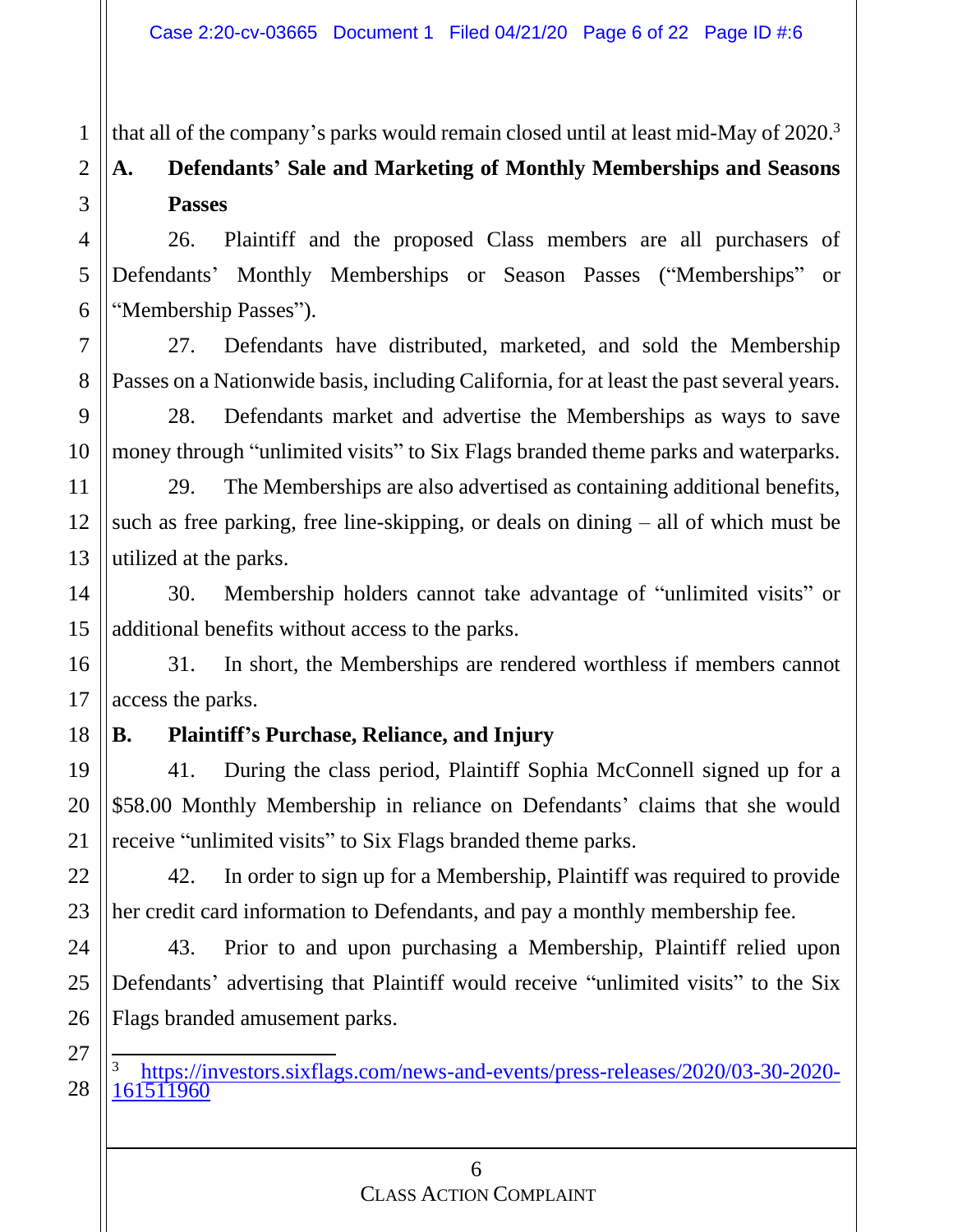44. As a result of COVID-19, Defendants suspended operations of all Six Flags branded theme parks and Hurricane Harbor waterparks until at least mid-May.

45. However, Defendants continued to charge Plaintiff and all other members monthly membership fees.

46. The Memberships, which are solely intended as a means to provide access to the parks, are worthless since they are incapable of providing access to the parks.

47. Plaintiff would not have purchased a Membership from Defendants, or would not have purchased a Membership on the same terms, had she known that she would not be able to access the parks during this time.

48. Plaintiff is losing money as a result of Defendants' unlawful conduct, in that she is not receiving what she paid for when purchasing the Membership.

#### **V. CLASS ACTION ALLEGATIONS**

49. Pursuant to Federal Rule of Civil Procedure 23, Plaintiff seeks certification of the following Classes (or alternative Classes or Subclasses), for the time period from when Defendants' theme parks and waterparks were closed as a result of COVID-19 ("Class Period"), defined as follows:

#### **The Nationwide Class is defined as follows**:

All U.S. citizens who were charged fees for Monthly Memberships or Season Passes in their respective state of citizenship during the Class Period.

#### **The California sub-class is defined as follows**:

All California citizens who were charged fees for Monthly Memberships or Seasons Passes during the Class Period.

50. The Classes and Subclasses described in this complaint will jointly be referred to as the "Class" or the "Classes" unless otherwise stated, and the proposed members of the Classes and Subclasses will jointly be referred to as "Class Members."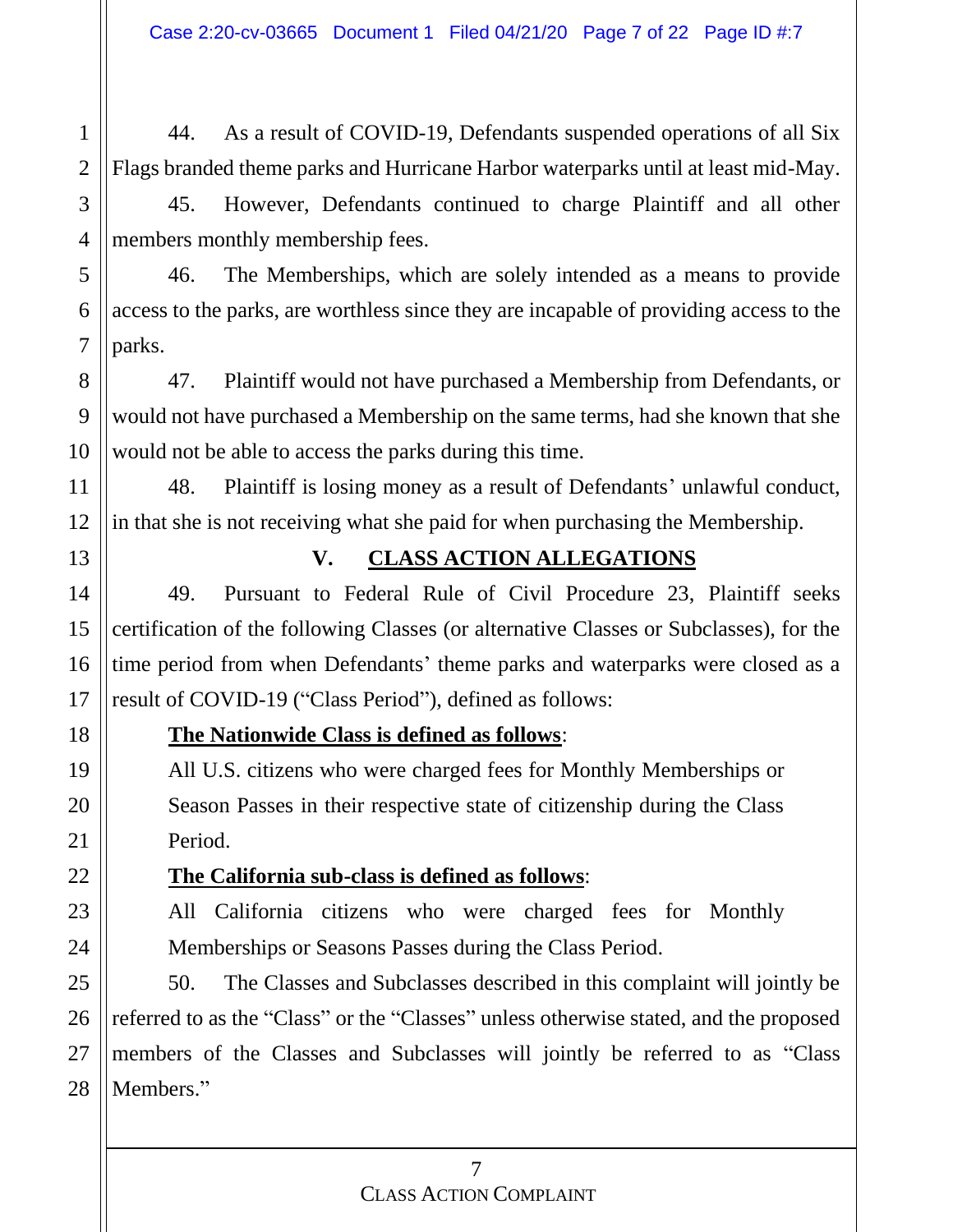51. Plaintiff and the Class reserve their right to amend or modify the Class definitions with greater specificity or further division into subclasses or limitation to particular issues as discovery and the orders of this Court warrant.

52. Excluded from the Class are governmental entities, Defendants, any entity in which Defendants have a controlling interest, Defendants' employees, officers, directors, legal representatives, heirs, successors and wholly or partly owned subsidiaries or affiliated companies, including all parent companies, and their employees; and the judicial officers, their immediate family members and court staff assigned to this case.

53. The members in the proposed Class are so numerous that individual joinder of all members is impracticable. Due to the nature of the trade involved, however, Plaintiff believes the total number of Class members is at least in the hundreds and members of the Classes are numerous. While the exact number and identities of the Class members are unknown at this time, such information can be ascertained through appropriate investigation and discovery. The disposition of the claims of the Class members in a single class action will provide substantial benefits to all parties and to the Court.

54. Pursuant to Rule 23(b)(2), Defendants have acted or refused to act on grounds generally applicable to the Classes, thereby making final injunctive relief or corresponding declaratory relief and damages appropriate with respect to the Classes as a whole. In particular, Defendants have wrongfully charged members for Memberships, while barring members' access to Defendants' parks and waterparks.

55. There is a well-defined community of interest in the questions of law and fact involved, affecting the Plaintiff and the Classes and these common questions of fact and law include, but are not limited to, the following:

a. Whether Defendants engaged, and continue to engage, in unfair or deceptive acts and practices in connection with the charging of Membership fees during this time;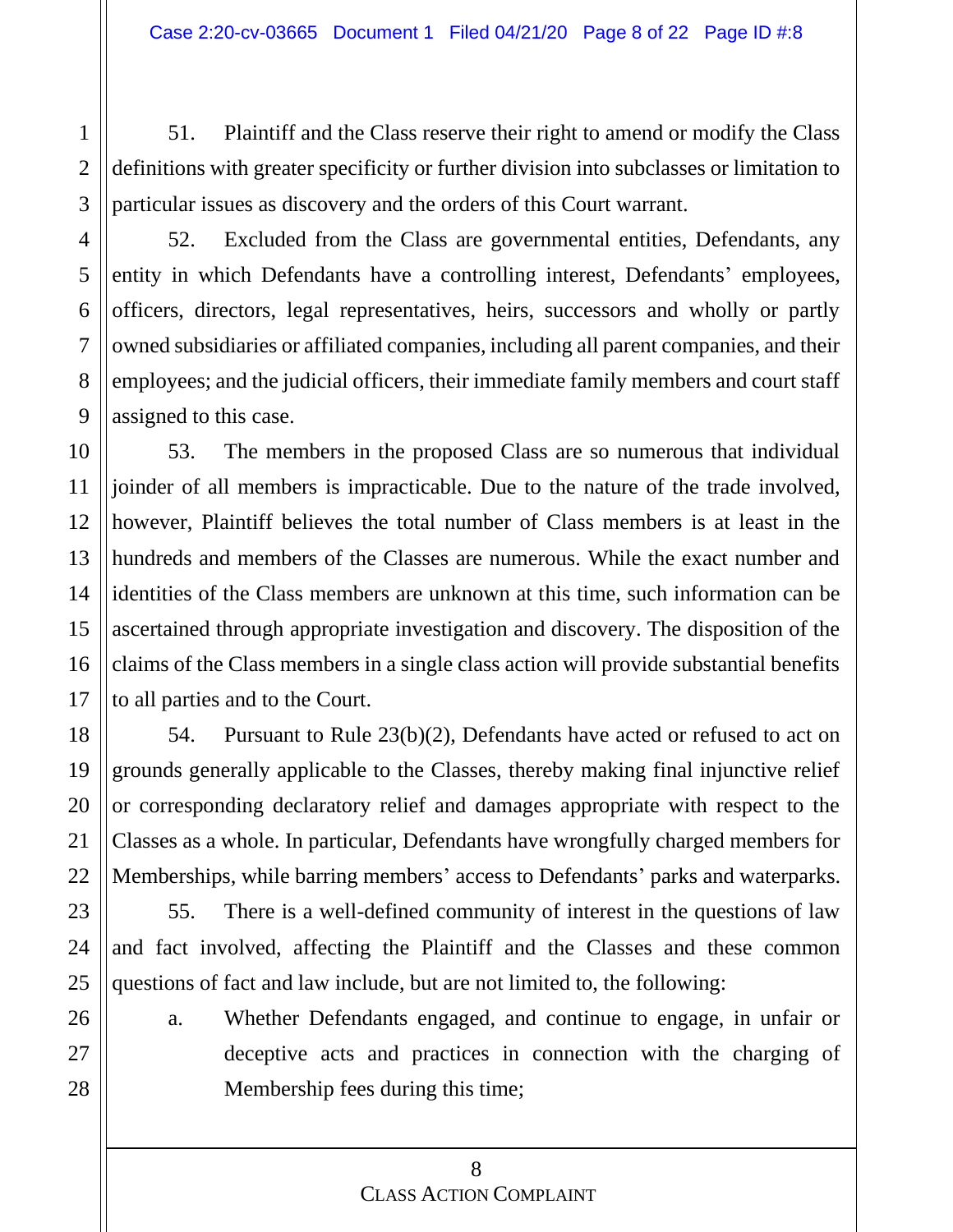|                                            | $\mathbf{b}$ .                                            | Whether Defendants breached their contracts with Monthly                                                                                              |  |  |  |  |  |
|--------------------------------------------|-----------------------------------------------------------|-------------------------------------------------------------------------------------------------------------------------------------------------------|--|--|--|--|--|
|                                            |                                                           | Membership and Season Pass holders;                                                                                                                   |  |  |  |  |  |
|                                            | c.                                                        | Whether Defendants' conduct constitutes a breach of express                                                                                           |  |  |  |  |  |
|                                            |                                                           | warranties;                                                                                                                                           |  |  |  |  |  |
|                                            | d.                                                        | Whether Defendants' conduct constitutes a breach of implied                                                                                           |  |  |  |  |  |
|                                            |                                                           | warranties;                                                                                                                                           |  |  |  |  |  |
|                                            | Whether Defendants' conduct violates public policy;<br>e. |                                                                                                                                                       |  |  |  |  |  |
|                                            | f.                                                        | Whether the Class is entitled to restitution, actual damages, punitive                                                                                |  |  |  |  |  |
|                                            |                                                           | damages, injunctive relief, and attorneys' fees and costs;                                                                                            |  |  |  |  |  |
|                                            | g.                                                        | The proper injunctive relief;<br>The proper amount of attorneys' fees; and<br>Whether members of the Class are entitled to any such further relief as |  |  |  |  |  |
|                                            | h.                                                        |                                                                                                                                                       |  |  |  |  |  |
|                                            | i.                                                        |                                                                                                                                                       |  |  |  |  |  |
|                                            |                                                           | the Court deems appropriate.                                                                                                                          |  |  |  |  |  |
|                                            | 56.                                                       | These common questions of law and fact predominate over questions                                                                                     |  |  |  |  |  |
| that affect only individual Class Members. |                                                           |                                                                                                                                                       |  |  |  |  |  |
|                                            | 57.                                                       | Plaintiff's claims are typical of Class Members' claims because they                                                                                  |  |  |  |  |  |

are based on the same underlying facts, events, and circumstances relating to Defendants' conduct. Specifically, all Class Members, including Plaintiff, were charged membership fees despite being barred from entry into Defendants' theme parks and waterparks, and suffered economic injury as a result. Absent Defendants' business practice of advertising the Memberships as providing "unlimited visits" to the parks, Plaintiff and Class Members would not have purchased the Memberships.

58. Plaintiff will fairly and adequately represent and protect the interests of the Classes, has no interests incompatible with the interests of the Classes, and has retained counsel with substantial experience in handling complex class action litigation in general. Plaintiff and her counsel are committed to vigorously prosecuting this action on behalf of the Classes and have the financial resources to do so.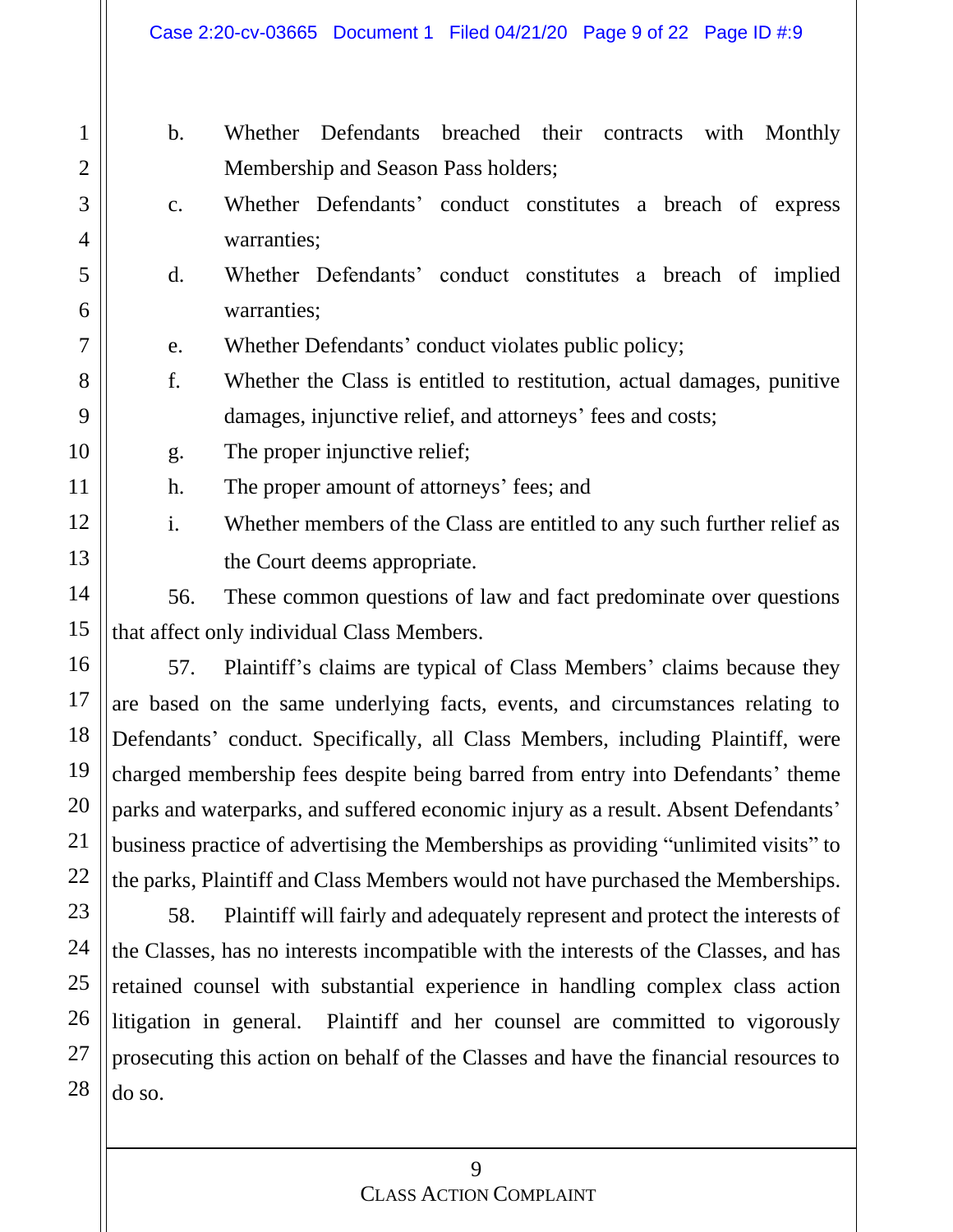59. Plaintiff and the members of the Classes suffered, and will continue to suffer harm as a result of the Defendants' unlawful and wrongful conduct. A class action is superior to other available methods for the fair and efficient adjudication of the present controversy. Individual joinder of all members of the Classes is impracticable. Even if individual Class members had the resources to pursue individual litigation, it would be unduly burdensome to the courts in which the individual litigation would proceed. Individual litigation magnifies the delay and expense to all parties in the court system of resolving the controversies engendered by Defendants' common course of conduct. The class action device allows a single court to provide the benefits of unitary adjudication, judicial economy, and the fair and efficient handling of all Class members' claims in a single forum. The conduct of this action as a class action conserves the resources of the parties and of the judicial system and protects the rights of the class members. Furthermore, for many, if not most, a class action is the only feasible mechanism that allows an opportunity for legal redress and justice.

60. Adjudication of individual Class members' claims with respect to Defendants would, as a practical matter, be dispositive of the interests of other members not parties to the adjudication, and could substantially impair or impede the ability of other class members to protect their interests.

61. Defendants have acted on grounds applicable to the Class, thereby making appropriate final injunctive and declaratory relief concerning the Class as a whole.

62. As a result of the foregoing, class treatment is appropriate under Fed. R. Civ. P. 23(b)(2) and 23(b)(3).

## **CAUSES OF ACTION FIRST CAUSE OF ACTION**

**Violations of the Unfair Competition Law, Cal. Bus. & Prof. Code §§ 17200** *et seq***.**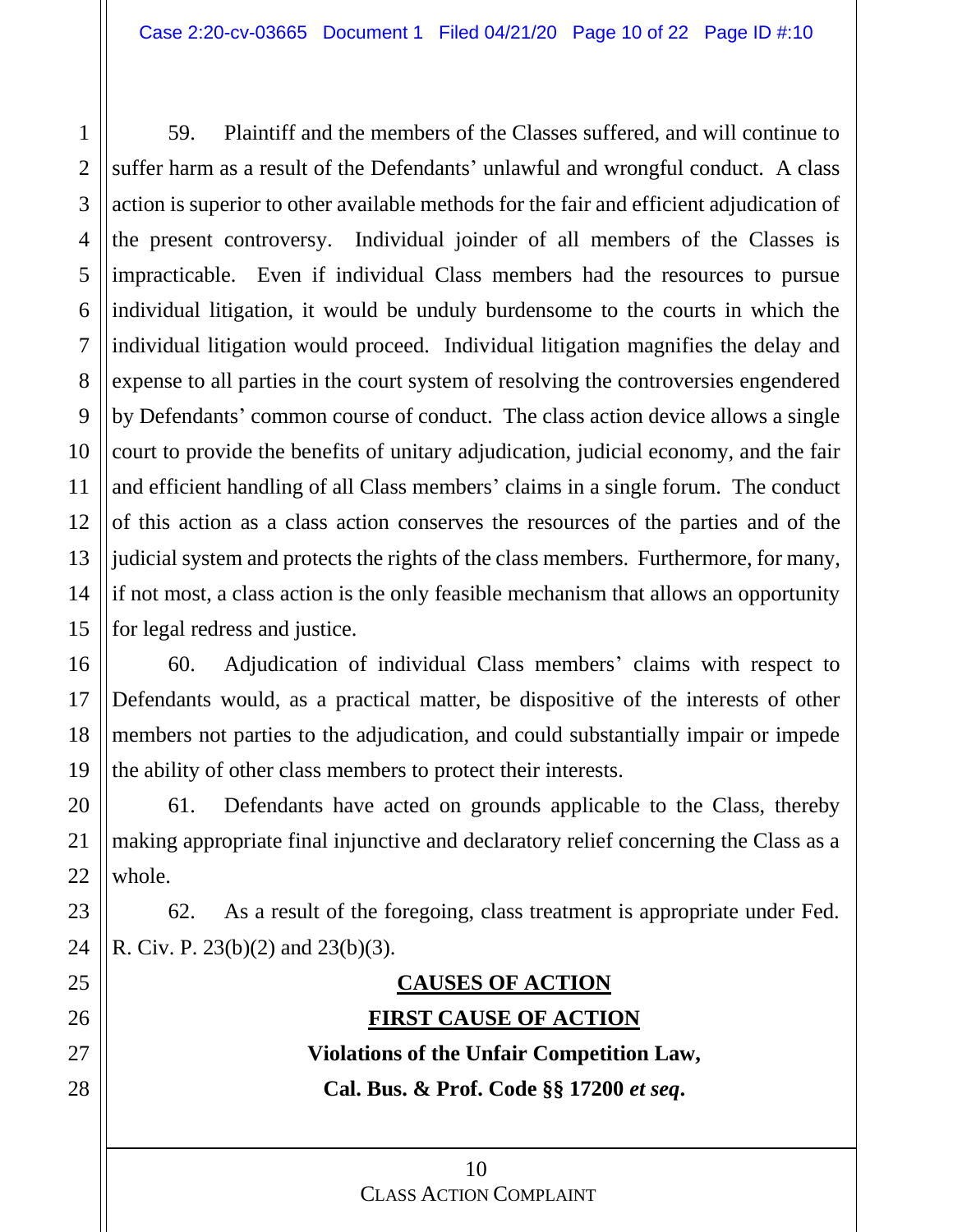63. Plaintiff realleges and incorporates the allegations elsewhere in the Complaint as if set forth in full herein.

64. California's Unfair Competition Law ("UCL"), Cal. Bus. & Prof. Code §§ 17200, *et seq*., proscribes acts of unfair competition, including "any unlawful, unfair or fraudulent business act or practice and unfair, deceptive, untrue or misleading advertising."

65. For the reasons discussed above, Defendants have engaged in unfair, deceptive, untrue and misleading advertising, and continue to engage in such business conduct, in violation of the UCL.

#### **Fraudulent**

66. A statement or practice is "fraudulent" under the UCL if it is likely to mislead or deceive the public, applying an objective reasonable consumer test.

67. As set forth herein, Defendants' advertising that their amusement parks would be available to visitors year-round, and that members would have "unlimited" access to the parks upon signing up and paying for a Membership or Season Pass. This advertising is likely to mislead reasonable consumers because Defendant suspended park operations and closed all parks and waterparks, while continuing to charge members monthly fees.

68. Plaintiff and Class Members acted reasonably when they purchased Monthly Memberships and Season Passes based on the belief that they would only be charged fees when Defendants' parks were open and accessible.

69. Defendants' conduct caused and continues to cause substantial injury to Plaintiff and the other Class members. Plaintiff has suffered injury in fact as a result of Defendants' unfair conduct. Defendants have thus engaged in unlawful, unfair and fraudulent business acts and practices and false advertising, entitling Plaintiff and the Class to injunctive relief against Defendants, as set forth in the Prayer for Relief.

70. Pursuant to Business and Professions Code §17203, Plaintiff and the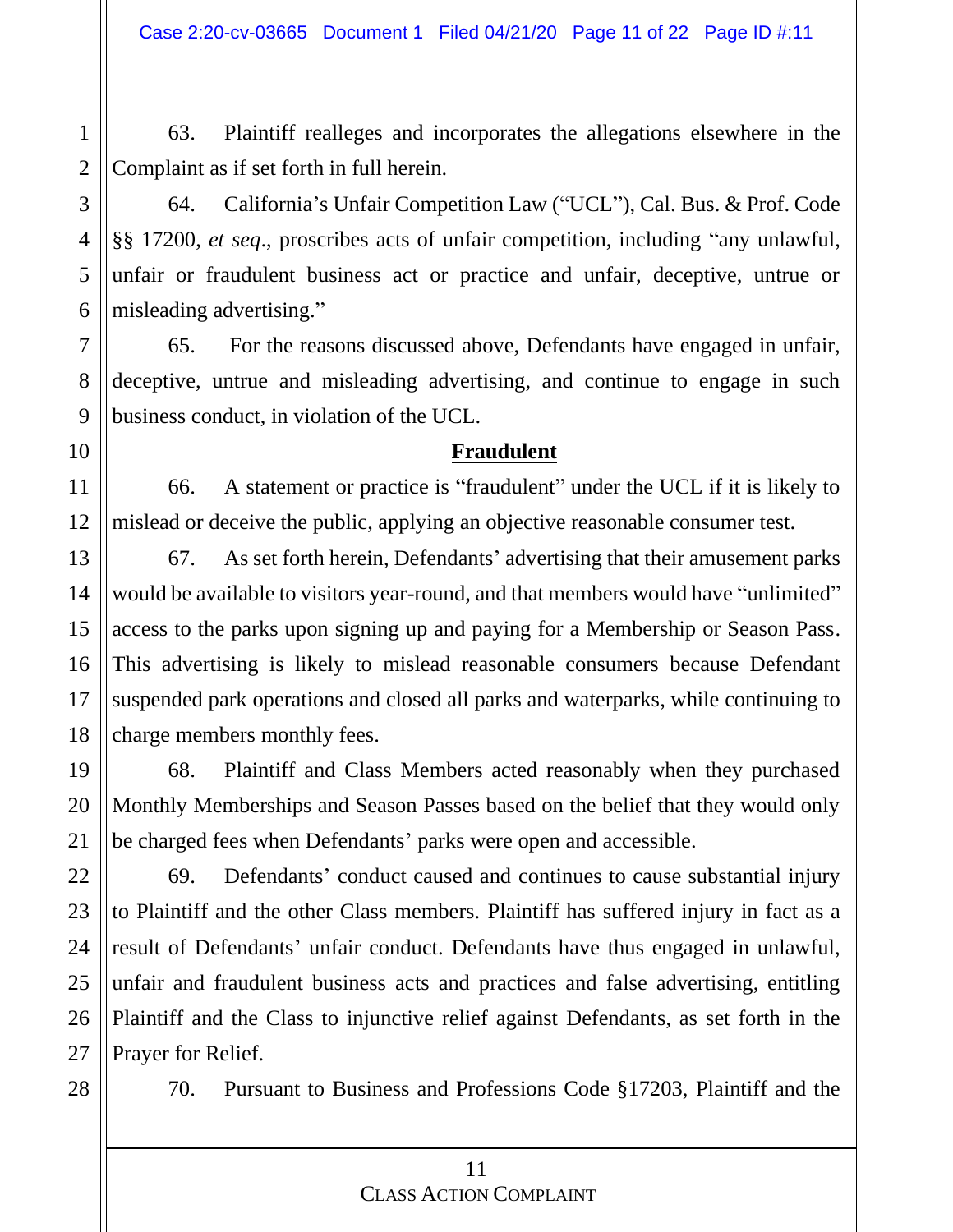Class seek an order requiring Defendants to immediately cease such acts of unlawful, unfair and fraudulent business practices and requiring Defendants to provide refunds to all members who were wrongfully charged.

71. Plaintiff also seek an order for the disgorgement and restitution of all monies gained from the wrongful charging of membership fees when the parks were closed, which was unjustly acquired through acts of unlawful, unfair, and/or fraudulent competition.

#### **Unlawful**

72. The acts alleged herein are ''unlawful" under the UCL in that they violate at least the following laws:

- a. By knowingly and intentionally charging Plaintiff and other Class Members monthly membership fees despite barring Plaintiff and Class Members from entry into the parks and waterparks;
	- b. By engaging in the conduct giving rise to the claims asserted in this complaint;
	- c. By breaching its contracts with Monthly Membership and Season Pass holders;
- d. By violating California Civil Code §§ 1709-1711 by making affirmative misrepresentations about the Product;
	- e. By violating the California Commercial Code for breach of express warranties;
	- f. By violating the California Commercial Code for breach of implied warranties;
- g. By violating the False Advertising Law, Cal. Bus. & Prof. Code §§ 17500 *et seq*.;
	- h. By violating the Consumers Legal Remedies Act, Cal. Civ. Code §§ 1750 *et seq*..
	- 73. Such conduct is ongoing and continues to this date.

1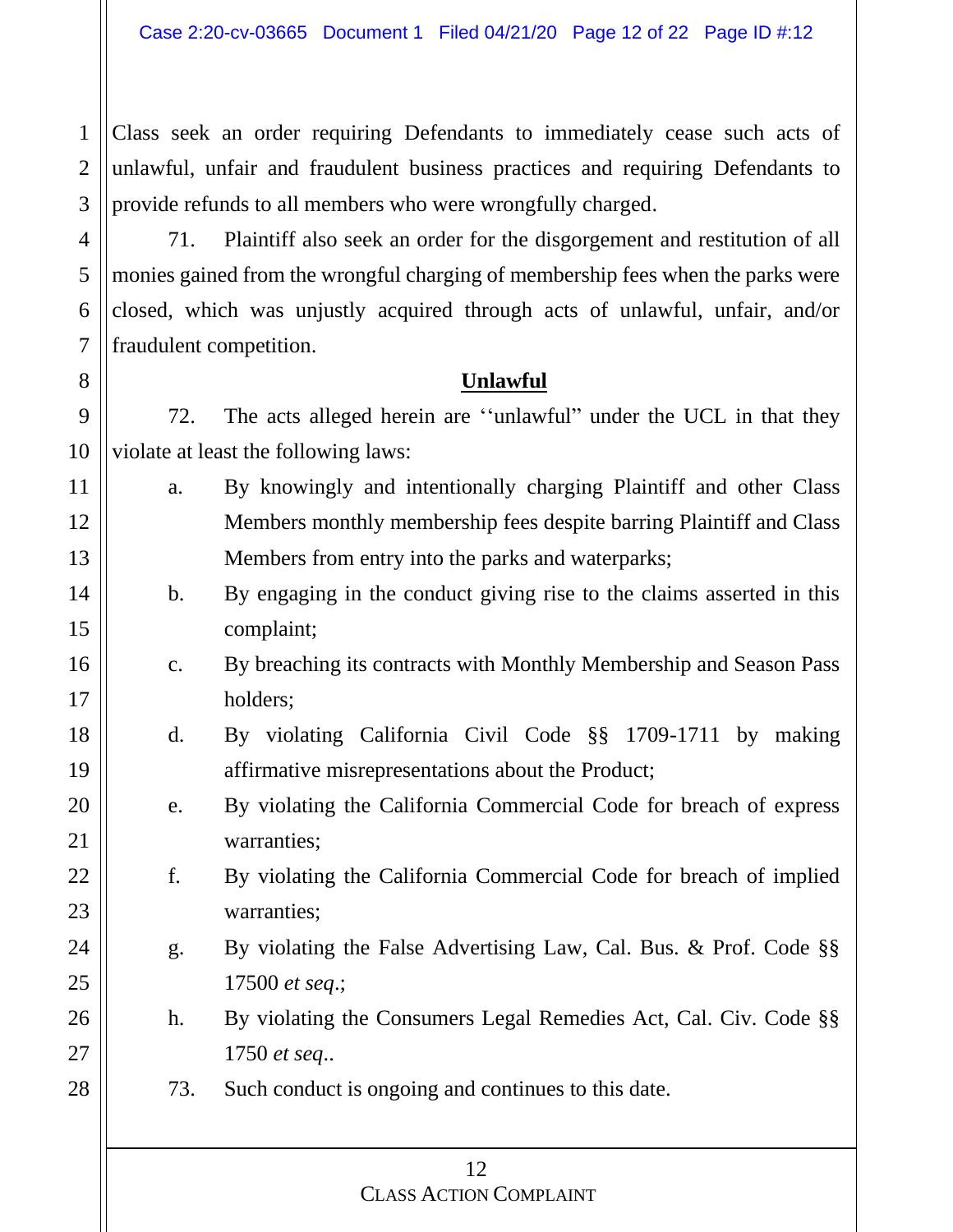74. Plaintiff and the Class reserve the right to allege other violations of law, which constitute other unlawful business acts or practices.

1

2

3

4

5

6

7

75. Defendants' acts, misrepresentations, and practices as alleged herein also constitute "unfair" business acts and practices within the meaning of the UCL in that their conduct is substantially injurious to consumers, offends public policy, and is immoral, unethical, oppressive, and unscrupulous as the gravity of the conduct outweighs any alleged benefits attributable to such conduct. In the alternative, Defendants' business conduct as described herein violates relevant laws designed to protect consumers and business from unfair competition in the marketplace. Such conduct is ongoing and continues to date.

76. Defendants' conduct with respect to the charging of monthly membership fees while suspending business operations was and is also unfair because it violates public policy as declared by specific constitutional, statutory or regulatory provisions, including but not limited to the Consumers Legal Remedies Act and the False Advertising Law.

77. Defendants' conduct with respect to the wrongful charging of monthly membership fees was and is also unfair because the consumer injury was substantial, not outweighed by benefits to consumers or competition, and not one consumers themselves could reasonably have avoided.

78. Defendants profited from charging members monthly fees to customers who were unable to access the parks.

79. Plaintiff and Class Members are likely to continue to be damaged by Defendants' wrongful practices, because Defendants continue to charge customers monthly fees even though the parks are closed. Thus, injunctive relief enjoining Defendants' wrongful practices is proper.

80. There were reasonably available alternatives to further Defendants' legitimate business interests, other than the conduct described herein.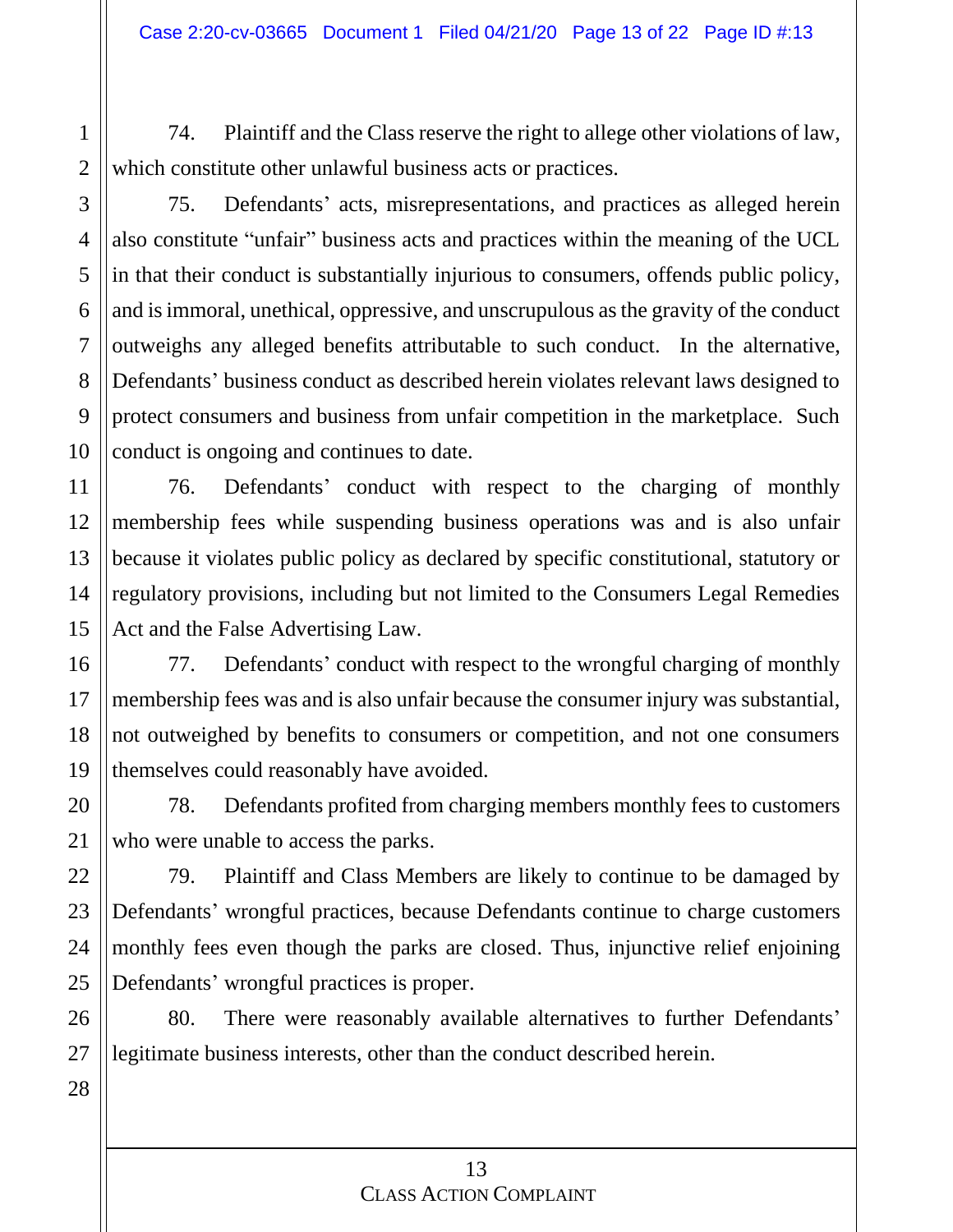#### **SECOND CAUSE OF ACTION**

### **Violations of the False Advertising Law, Cal. Bus. & Prof. Code §§ 17500** *et seq***.**

81. Plaintiff realleges and incorporates the allegations elsewhere in the Complaint as if set forth in full herein.

82. It is unlawful under the FAL to disseminate statements concerning property or services that are "untrue or misleading, and which is known, or which by the exercise of reasonable care should be known, to be untrue or misleading." Cal. Bus. & Prof. Code § 17500.

41. As alleged herein, the advertisements, policies, acts, and practices of Defendants relating to the Memberships and fees misled customers acting reasonably.

42. Plaintiff has standing to pursue this claim because Plaintiff has suffered injury in fact as a result of Defendants' actions as set forth herein. Specifically, prior to the filing of this action, Plaintiff was charged a monthly fee for her Membership, which she purchased in reliance on Defendants' false and misleading claims that the parks would be accessible year-round and that Plaintiff would receive "unlimited visits" to the parks with a purchase of a Membership.

43. Defendants' business practices as alleged herein constitute deceptive, untrue, and misleading advertising pursuant to the FAL because Defendants have advertised the Memberships in a manner that is untrue and misleading, which Defendants knew or reasonably should have known, and omitted material information from its advertising.

44. Defendants profited from its sale of the falsely and deceptively advertised Memberships to customers who did not know that Defendants would continue charging them fees for monthly memberships that were unusable as a result of park closures.

28

45. As a result, Plaintiff, the Class, and the general public are entitled to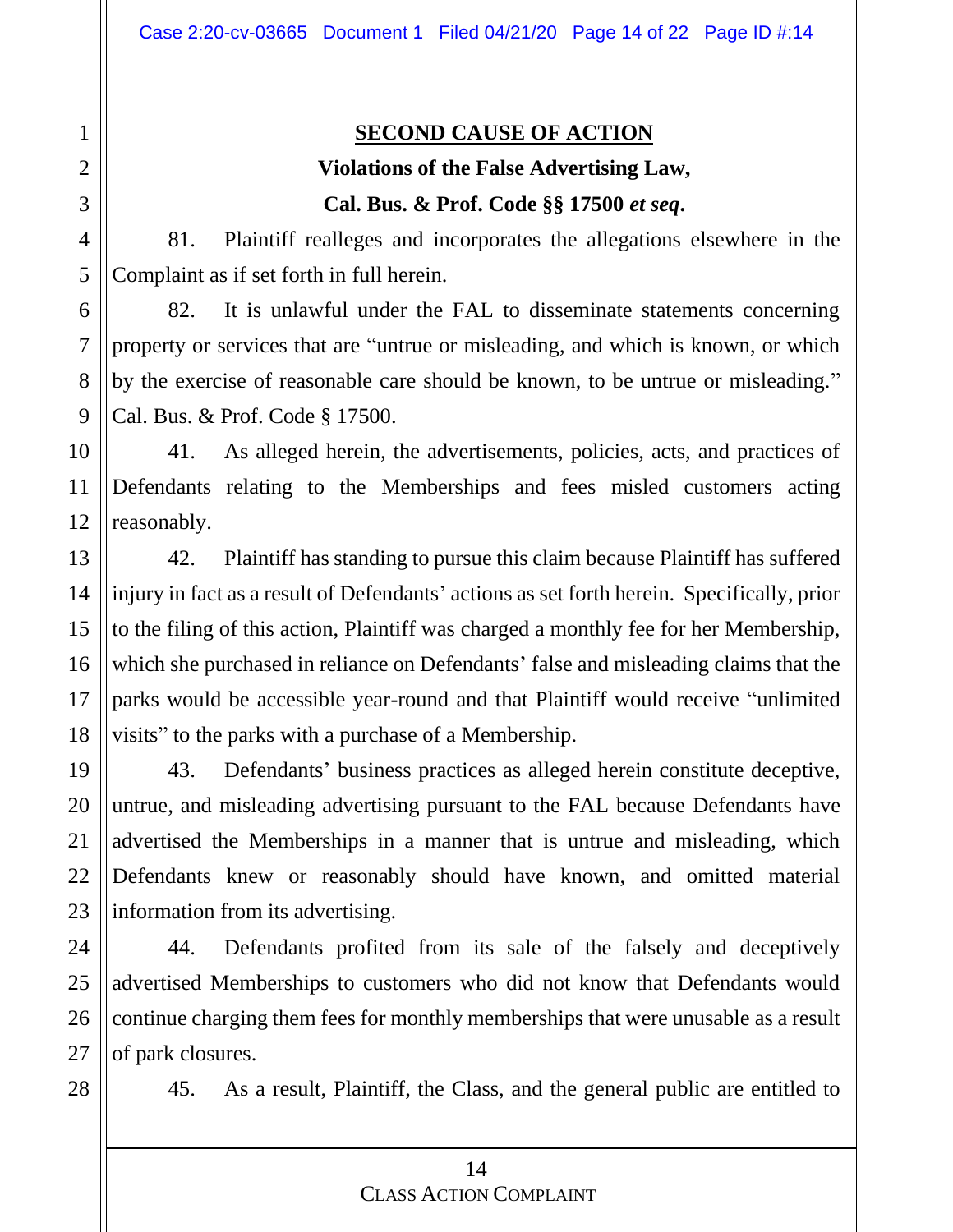injunctive and equitable relief, restitution, and an order for the disgorgement of the funds by which Defendants were unjustly enriched.

46. Pursuant to Cal. Bus. & Prof. Code § 17535, Plaintiff, on behalf of herself and the Class, seeks an order enjoining Defendants from continuing to engage in deceptive business practices, false advertising, and any other act prohibited by law, including those set forth in this Complaint.

#### **THIRD CAUSE OF ACTION**

# **Violations of the Consumer Legal Remedies Act, Cal. Civ. Code §§ 1750** *et seq*.

47. Plaintiff realleges and incorporates the allegations elsewhere in the Complaint as if set forth in full herein.

48. The CLRA prohibits deceptive practices in connection with the conduct of a business that provides goods, property, or services primarily for personal, family, or household purposes.

49. Defendants' policies, acts, and practices were designed to, and did, induce the purchase and use of the Memberships for personal, family, or household purposes by Plaintiff and Class Members, and violated and continue to violate the following sections of the CLRA:

a. § 1770(a)(5): representing that goods have characteristics, uses, or benefits which they do not have;

b. § 1770(a)(7): representing that goods are of a particular standard, quality, or grade if they are of another;

c.  $\S$  1770(a)(9): advertising goods with intent not to sell them as advertised; and

50. Defendants profited from charging members monthly fees despite barring customers from access to the parks.

51. Defendants' wrongful business practices constituted, and constitute, a continuing course of conduct in violation of the CLRA.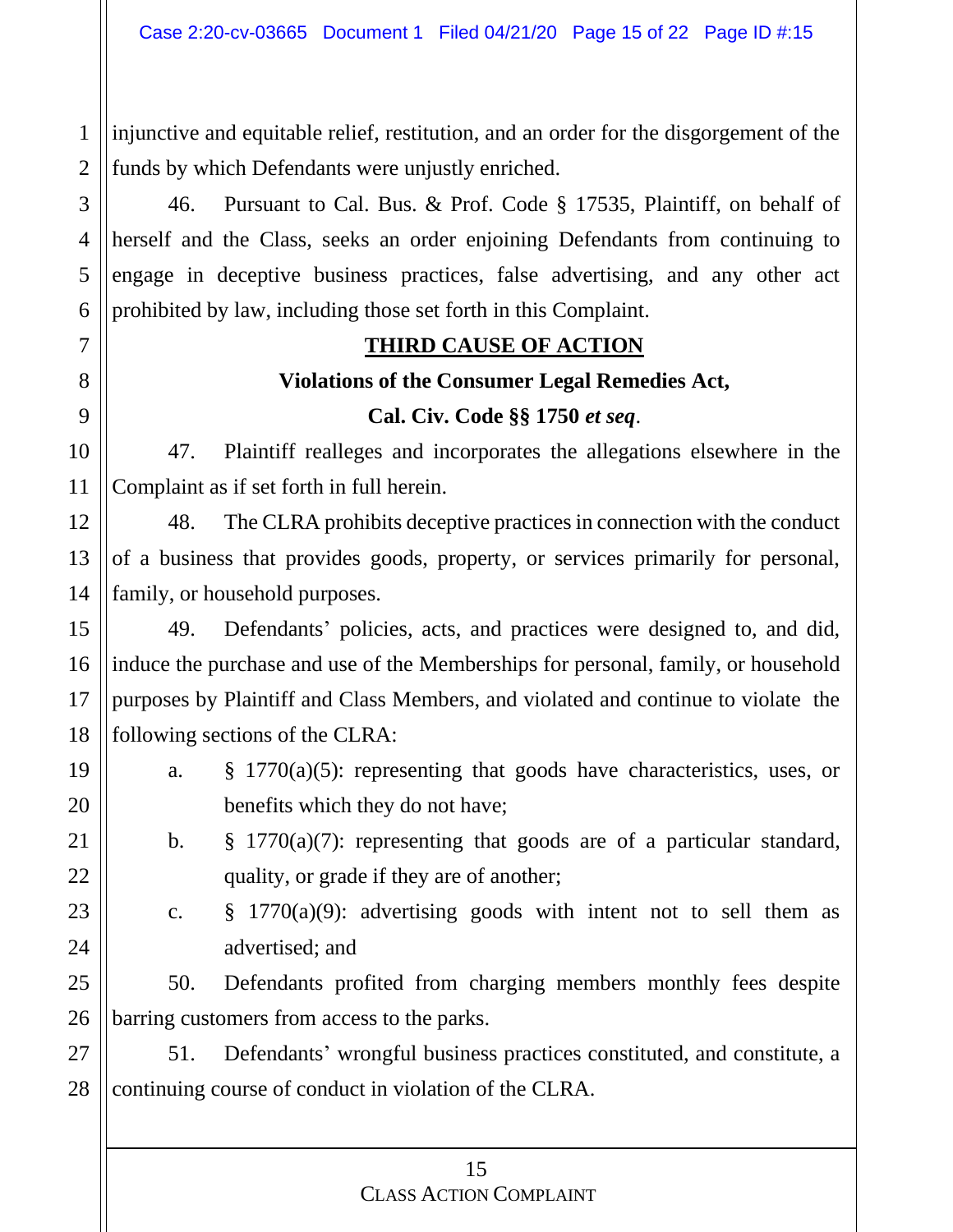52. Plaintiff seeks injunctive relief for Defendants' violations of the CLRA. 53. Plaintiff will send a CLRA notice letter to Defendants that complies with California Civil Code § 1782(a). If Defendants fail to take the corrective action detailed in Plaintiffs' forthcoming CLRA letter within the due date of the letter, then Plaintiff will seek leave to amend her complaint to add a claim for damages under

#### **FOURTH CAUSE OF ACTION**

# **Breach of Express Warranties,**

#### **Cal. Com. Code § 2313(1)**

54. Plaintiff realleges and incorporates the allegations elsewhere in the Complaint as if set forth in full herein.

55. Through Defendants' website, Defendants made affirmations of fact or promises which were "part of the basis of the bargain," in that Plaintiff and the Class purchased the Memberships in reasonable reliance on those statements. Cal. Com. Code § 2313(1).

56. Specifically, Defendants expressly warranted that the parks would be accessible year-round and that members would have "unlimited visits" to the parks with the purchase of a Membership.

57. The foregoing representations were material and were a substantial factor in causing the harm suffered by Plaintiff and the Class.

58. These representations had an influence on consumers' decisions in purchasing the Memberships.

59. Defendants made the above representations to induce Plaintiff and the members of Class to purchase the Memberships. Plaintiff and the Class members relied on the representations when purchasing Defendants' Memberships.

60. Defendants breached the express warranties by charging their members monthly memberships fees despite closing all of their parks and waterparks.

61. That breach actually and proximately caused injury in the form of the

#### 16 CLASS ACTION COMPLAINT

the CLRA.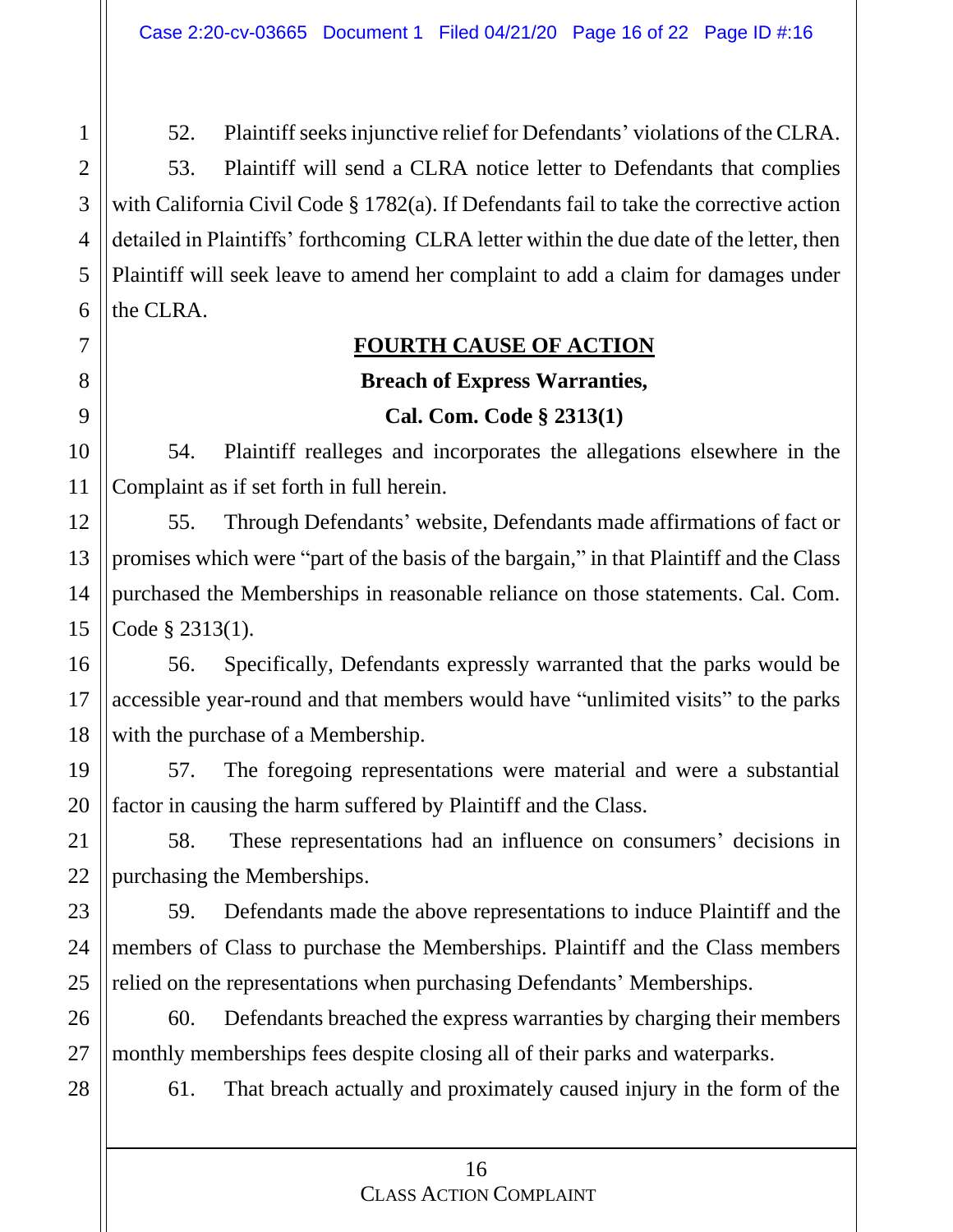lost purchase price that Plaintiff and Class members are being charged for their Membership during this time.

#### **FIFTH CAUSE OF ACTION**

#### **Breach of Implied Warranties,**

**Cal. Com. Code § 2314**

62. Plaintiff realleges and incorporates the allegations elsewhere in the Complaint as if set forth in full herein.

63. Defendants, through their acts as set forth herein, in the sale, marketing, and promotion of the Memberships, made representations to Plaintiff and the Class that, among other things, they would be charged for Memberships that permitted "unlimited visits" to Six Flags branded theme parks.

64. Plaintiff and the Class signed up and purchased Memberships advertised and sold by Defendants, as described herein.

65. Defendants are merchants with respect to the goods of this kind which were sold to Plaintiff and the Class, and there was, in the sale to Plaintiff and other consumers, an implied warranty that Plaintiff and other members would only be charged membership fees if the parks were open.

66. However, Defendants breached that implied warranty in that they continue to charge members monthly fees despite barring entry to all parks and waterparks.

67. As an actual and proximate result of Defendants' conduct, Plaintiff and the Class did not receive goods as impliedly warranted by Defendants to be merchantable in that it did not conform to promises and affirmations made along with the Memberships, nor are the Memberships fit for their ordinary purpose, i.e. permitting access to the parks.

68. Plaintiff and Class have sustained damages as a proximate result of the foregoing breach of implied warranty in the amount of the monthly fees they are charged for their Memberships.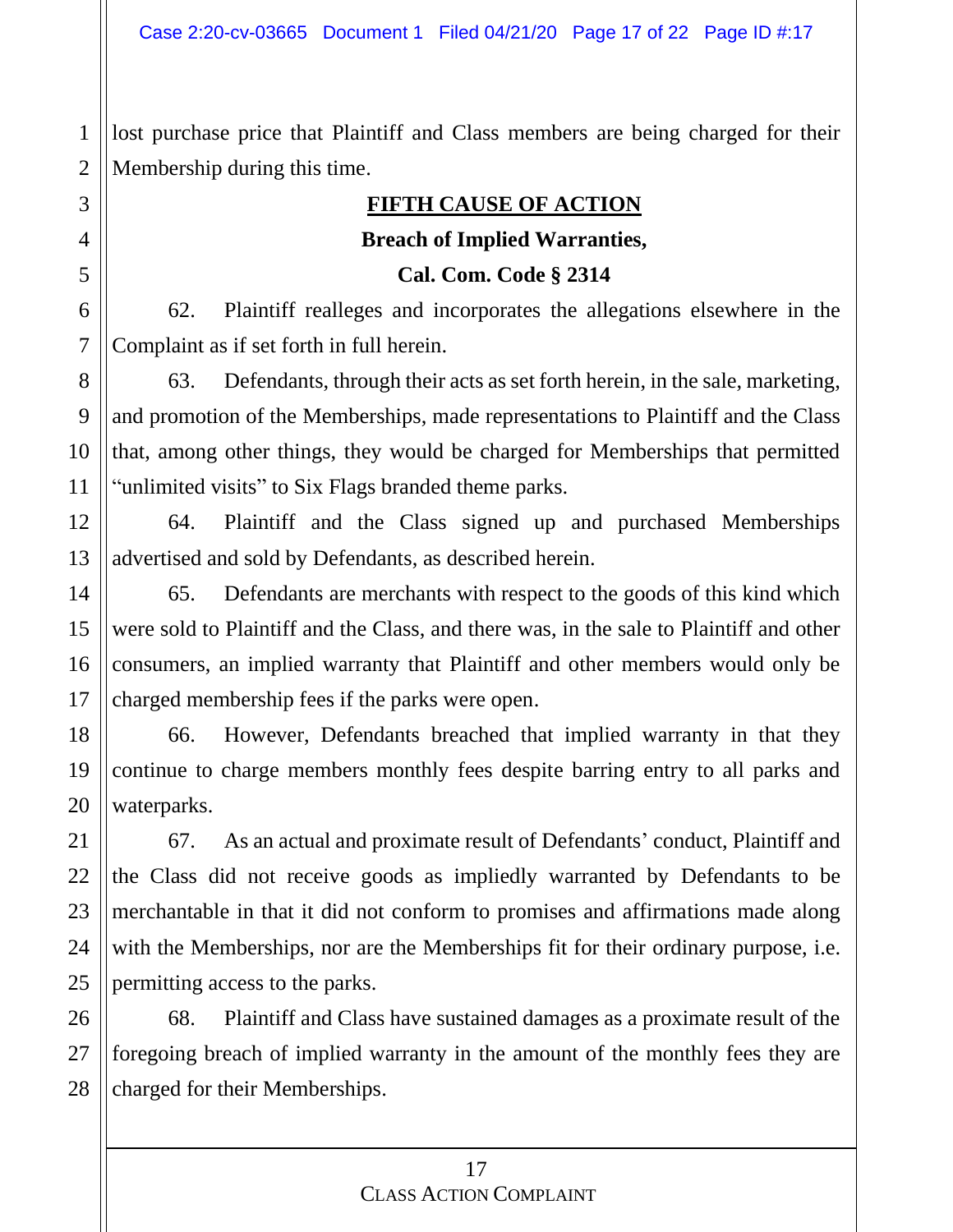## **SIXTH CAUSE OF ACTION**

#### **Negligent Misrepresentation**

69. Plaintiff realleges and incorporates the allegations elsewhere in the Complaint as if set forth in full herein.

70. Defendants had a duty to disclose to Plaintiff and Class Members correct information as to the quality and characteristics of the Memberships because Defendants were in a superior position than Plaintiff and Class Members such that reliance by Plaintiff and Class Members were justified. Defendants possessed the skills and expertise to know the type of information that would influence a customer's purchasing decision.

71. During the applicable Class period, Defendants negligently or carelessly misrepresented, omitted, and concealed from consumers material facts regarding the quality and characteristics of the Memberships, including the fact that the Six Flags branded theme parks would be closed.

72. Defendants made such false and misleading statements and omissions with the intent to induce Plaintiff and Class Members to purchase the Memberships.

73. Defendants were careless in ascertaining the truth of their representations in that they knew or should have known that Plaintiff and Class Members would not realize the alleged benefits represented by Defendants.

74. Plaintiff and the Class Members were unaware of the falsity in Defendants' misrepresentations and omissions and, as a result, justifiably relied on them when making the decision to purchase the Memberships.

75. Plaintiff and the Class Members would not have purchased the Memberships or would not have purchased them on the same terms if the true facts had been known.

### **SEVENTH CAUSE OF ACTION**

#### **Unjust Enrichment**

76. Plaintiff realleges and incorporates the allegations elsewhere in the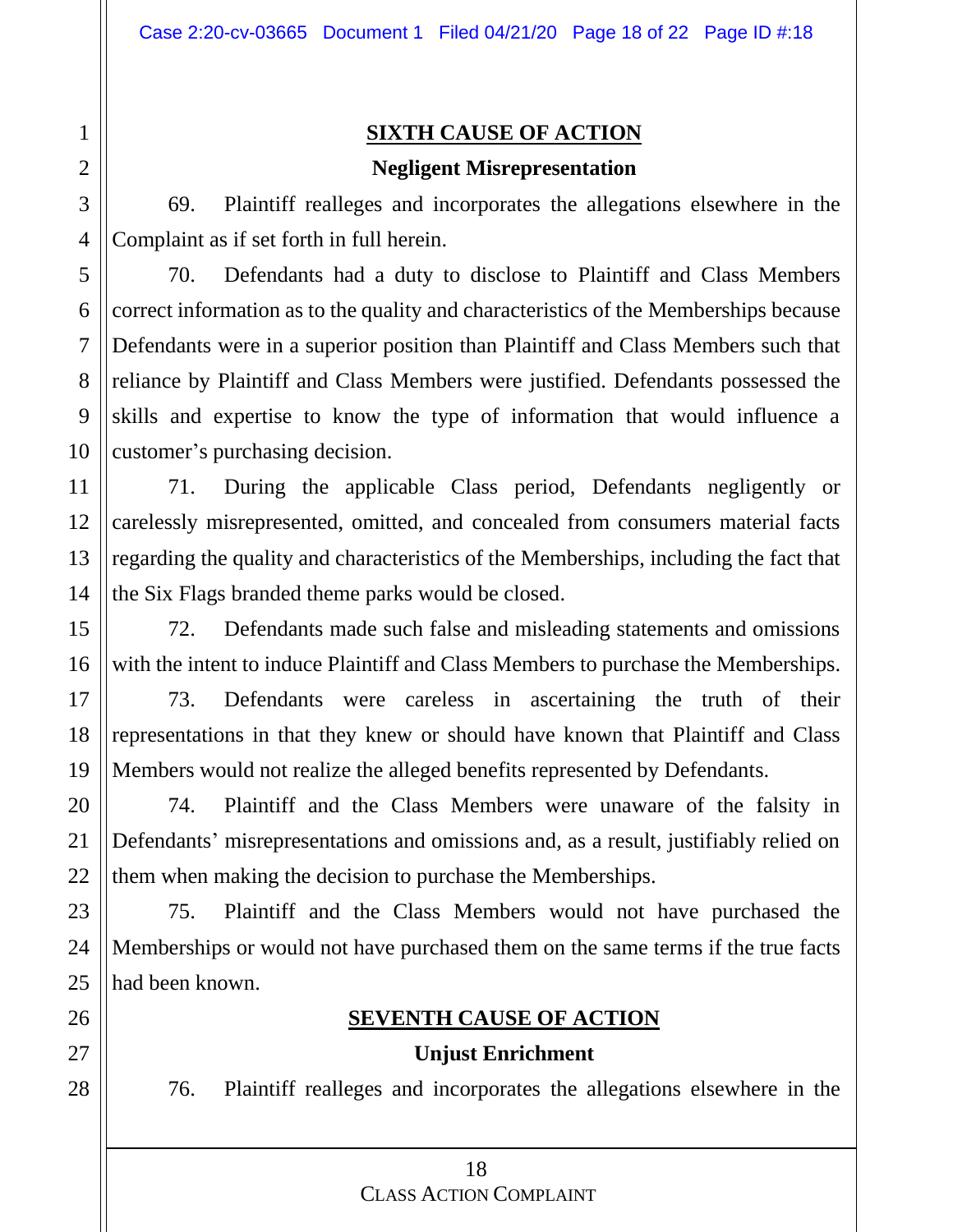Complaint as if set forth in full herein.

77. Plaintiff and Class Members benefitted Defendants by paying monthly membership fees to Defendants despite not receiving access to any of Defendants' parks or waterparks.

78. Defendants have knowledge of such benefits, as Defendants automatically withdrew monthly memberships fees from Monthly Membership and Season Pass holders' accounts.

79. Defendants have been unjustly enriched in retaining the monthly fees derived from Plaintiff and Class Members' accounts. Retention of those monies under the circumstances in unjust and inequitable because Defendants charge their members a monthly membership fee for memberships that cannot provide the advertised benefits, i.e. permit access to Six Flags branded theme parks and Hurricane Harbor waterparks.

80. Plaintiff and the Class Members would not have purchased the Memberships or would not have purchased them on the same terms if the true facts had been known.

81. Because Defendants' retention of non-gratuitous benefits conferred on them by Plaintiff and the Class Members is unjust and inequitable, Defendant must pay restitution to Plaintiff and Class Members for their unjust enrichment, as ordered by the Court.

## **EIGHTH CAUSE OF ACTION**

#### **Conversion**

82. Plaintiff realleges and incorporates the allegations elsewhere in the Complaint as if set forth in full herein.

83. Plaintiff and Class Members had a right to retain their monthly membership fees while the parks and waterparks were closed.

84. Defendants intentionally charged Plaintiff and Class Members the full amount of their monthly membership fees even though all parks and waterparks were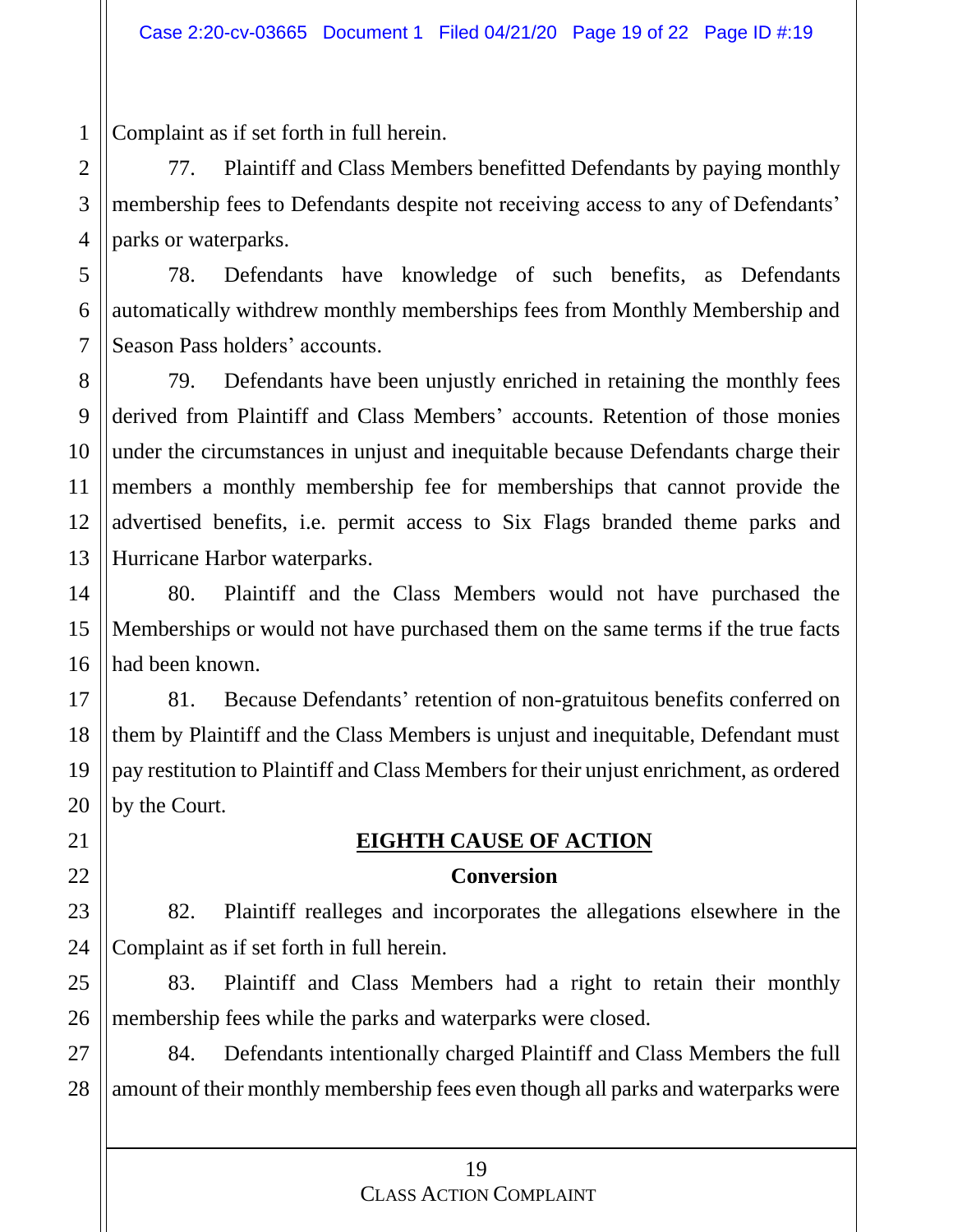inaccessible.

85. Plaintiff and Class Members did not consent to Defendants' charging of membership fees while the parks and waterparks were closed.

86. Plaintiff and Class Members were harmed through Defendants' practice of charging Plaintiff's and Class Members' cards for Memberships that were unusable.

87. Defendants' conduct was a substantial factor in causing Plaintiff's and Class Members' harm.

# **NINTH CAUSE OF ACTION**

#### **Breach of Contract**

88. Plaintiff realleges and incorporates the allegations elsewhere in the Complaint as if set forth in full herein.

89. Defendants entered into contracts with Plaintiff and Class members to provide access to Six Flags branded theme parks and Hurricane Harbor waterparks in exchange for the payment of monthly membership fees.

90. Defendants are in breach of contract because they continue to charge Plaintiff and Class Members monthly membership fees even though Defendants will no longer provide access to Six Flags branded theme parks and Hurricane Harbor waterparks.

91. Plaintiff and Class Members have suffered an injury in fact through the payment of fees for Memberships that are unusable.

## **VI. PRAYER FOR RELIEF**

92. Wherefore, Plaintiff, on behalf of herself, all others similarly situated, and the general public, prays for judgment against Defendants as to each and every cause of action, including:

a. An order certifying this action as a class action pursuant to Federal Rules of Civil Procedure 23(b)(1), 23(b)(2), and/or 23(b)(3);

b. An order maintaining this action as a class action and/or an order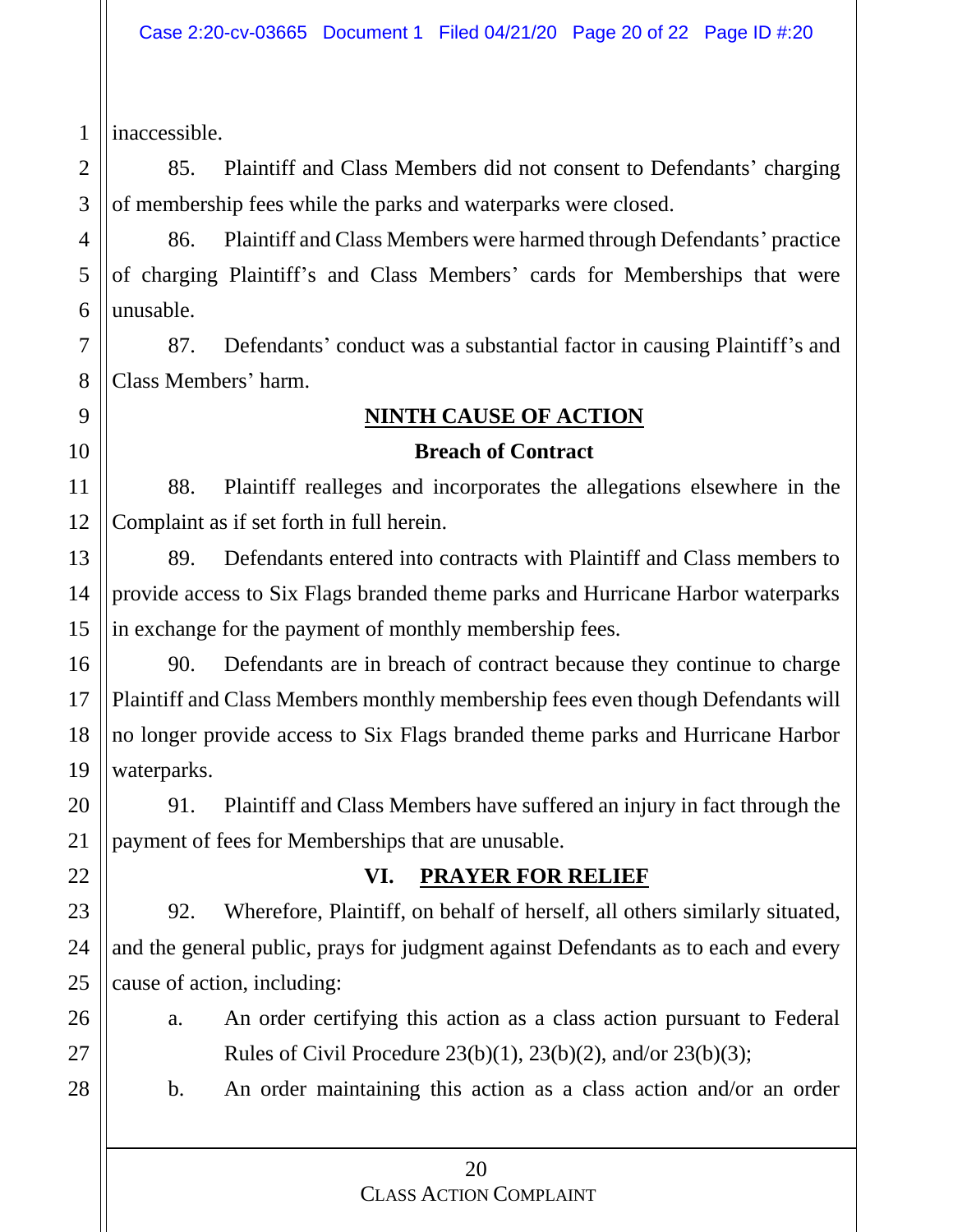| $\mathbf{1}$   | maintaining a particular issue class action pursuant to Federal Rule of |                                                                         |  |  |  |  |  |
|----------------|-------------------------------------------------------------------------|-------------------------------------------------------------------------|--|--|--|--|--|
| $\overline{2}$ |                                                                         | Civil Procedure $23(c)(4)$ ;                                            |  |  |  |  |  |
| 3              | $\mathbf{c}$ .                                                          | An order requiring Defendants to bear the costs of class notice;        |  |  |  |  |  |
| 4              | d.                                                                      | An order appointing Plaintiff Sophia McConnell as the class             |  |  |  |  |  |
| 5              |                                                                         | representative and the Law Offices of Ronald A. Marron as Class         |  |  |  |  |  |
| 6              |                                                                         | Counsel;                                                                |  |  |  |  |  |
| 7              | e.                                                                      | An Order awarding disgorgement of Defendants' profits that were         |  |  |  |  |  |
| 8              |                                                                         | obtained from their ill-gotten gains in connection with its charging of |  |  |  |  |  |
| 9              |                                                                         | membership fees to Plaintiff and Class Members;                         |  |  |  |  |  |
| 10             | f.                                                                      | An Order awarding restitution in the amount of the monthly fees paid    |  |  |  |  |  |
| 11             |                                                                         | by Class Members for the Memberships;                                   |  |  |  |  |  |
| 12             | g.                                                                      | An award for punitive damages;                                          |  |  |  |  |  |
| 13             | h.                                                                      | An award awarding attorneys' fees and costs; and                        |  |  |  |  |  |
| 14             | i.                                                                      | An Order providing for all other such further relief as may be just and |  |  |  |  |  |
| 15             |                                                                         | proper.                                                                 |  |  |  |  |  |
| 16             |                                                                         | <b>JURY DEMAND</b>                                                      |  |  |  |  |  |
| 17             |                                                                         | Plaintiff hereby demands a trial by jury on all issues so triable.      |  |  |  |  |  |
| 18             |                                                                         |                                                                         |  |  |  |  |  |
| 19             |                                                                         |                                                                         |  |  |  |  |  |
| 20             |                                                                         | Dated: April 21, 2020<br>Respectfully Submitted,                        |  |  |  |  |  |
| 21             |                                                                         |                                                                         |  |  |  |  |  |
| 22             |                                                                         | /s/ Ronald A. Marron                                                    |  |  |  |  |  |
| 23             |                                                                         | Ronald A. Marron<br><b>LAW OFFICES OF RONALD A.</b>                     |  |  |  |  |  |
| 24             |                                                                         | <b>MARRON</b>                                                           |  |  |  |  |  |
|                |                                                                         | <b>RONALD A. MARRON</b>                                                 |  |  |  |  |  |
| 25             |                                                                         | ron@consumersadvocates.com<br><b>MICHAEL T. HOUCHIN</b>                 |  |  |  |  |  |
| 26             |                                                                         | mike@consumersadvocates.com                                             |  |  |  |  |  |
| 27             |                                                                         | <b>LILACH HALPERIN</b>                                                  |  |  |  |  |  |
| 28             |                                                                         | lilach@consumersadvocates.com                                           |  |  |  |  |  |
|                |                                                                         |                                                                         |  |  |  |  |  |
|                | 21<br><b>CLASS ACTION COMPLAINT</b>                                     |                                                                         |  |  |  |  |  |
|                |                                                                         |                                                                         |  |  |  |  |  |